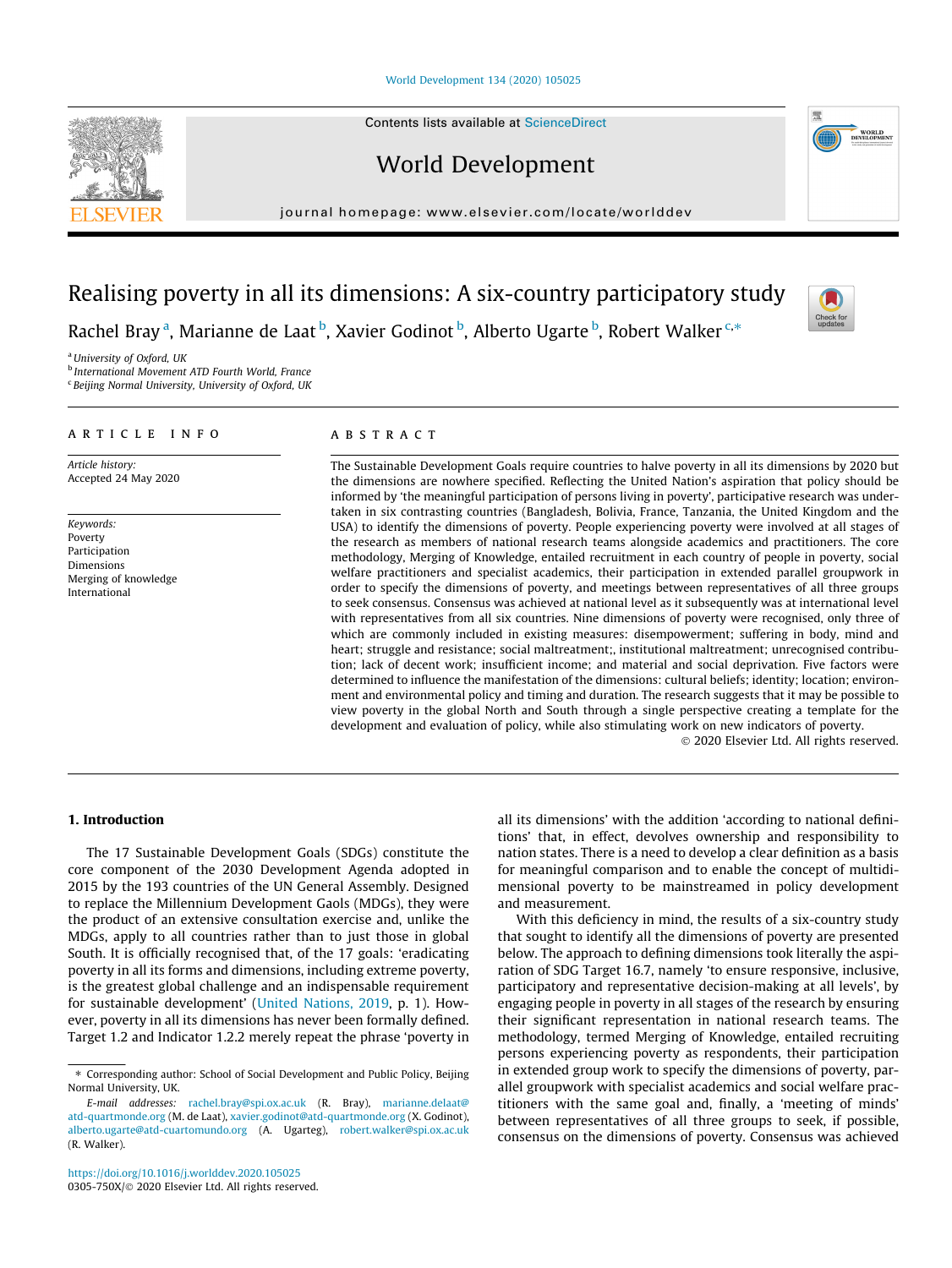at national level as was consensus involving representatives from all six countries, resulting in the specification of nine dimensions of poverty common to all six countries.

The remainder of the article divides into four. First, it is acknowledged that Target 1.2 reflects a shift in thinking away from conceptualising poverty in uni-dimensional terms as simply a shortfall in income. This turn towards conceiving poverty as multidimensional is briefly described before secondly, specifying, in some detail, the novel methodology employed that sought to overcome the disempowering effects of poverty that serve to silence the voices of people with direct experience of poverty. Third, each of the dimensions is then discussed drawing on illustrative quotations from the fieldwork before identifying five factors that serve to modify the manifestation of the dimensions in particular circumstances. In synthesising a complex international study based detailed fieldwork, telling details have necessarily to be omitted to focus on the key points of international learning; the detail, can be found in the six national reports [\(ATD Fourth World](#page-8-0) [Tanzania, forthcoming; ATD Fourth World UK, 2019;](#page-8-0) [Bendjaballah et al., 2019; Boyer et al., 2019; Broxton, Charvon, &](#page-8-0) [Meyer, 2019;](#page-8-0) [Khan, Rahaman, & Khan, 2020\)](#page-8-0). The article ends with conclusions and reflections.

#### 2. Poverty: On the idea of multidimensionality

While poverty may perhaps always have been conceptualised as multidimensional, it has very often been measured by 'deficiency in income' alone ([Bedük, 2019\)](#page-8-0). The World Bank's measure of poverty, introduced in 1990 and now based on the average poverty thresholds of the 15 poorest countries, is still the dominant measure used in development. Originally set at \$1/per day, it was uprated to \$1.25/day in 2005 and to \$1.90 in 2011, the middle figure being used to underpin SDG Target 1.1 established in 2015.

Despite the dominance of income measures, the complex nature of poverty has long been recognised. Seebohm [Rowntree \(1908, pp.](#page-8-0) [297–298\)](#page-8-0), a pioneering poverty researcher in the UK much associated with income definitions of poverty, was certainly well aware of the complexity of poverty noting how his enumerators were often able to assess poverty on the basis of 'external evidence' of the multiple observable facets of poverty making 'verbal evidence superfluous'. The World Bank, as long ago as 2001, citing the then newly published Voices of the Poor global qualitative study ([Narayan, Chambers, Shah, & Petesch, 2000](#page-8-0)), noted that poverty was, 'for poor people', more than lack of income, being hungry, lacking shelter and clothing, suffering sickness and being 'illiterate and not schooled'. In addition:

Poor people are particularly vulnerable to adverse events outside their control. They are often treated badly by the institutions of state and society and excluded from voice and power in those institutions. ([World Bank, 2001, p. 15\)](#page-9-0)

However, for reasons we indicate below, it was not until 2018 that the World Bank sought to operationalise a measure of multidimensional poverty ([World Bank, 2018](#page-9-0)).

In development discourse, it is hard to overstate the influence of Amartya Sen first, his identification of poverty with multiple injustices and constraints on the full expression of capabilities, and secondly his role in advancing the Human Development Index ([Haq,](#page-8-0) [1999; Sen, 1983, 1985; Stanton, 2007](#page-8-0)). The latter ranks countries in aggregate according to their achievements with respect to life expectancy and educational attainment as well as per capita GDP and was later accompanied by the Human Poverty Index which lists national failures with respect to three similar dimensions.

Some would argue that Sen focussed on well-being rather than poverty per se ([Bourguignon & Chakravarty, 2003; Townsend,](#page-8-0) [1985\)](#page-8-0) but this was true of neither [Ravallion \(1996\)](#page-8-0) nor [Bourguignon and Chakravarty \(2003\)](#page-8-0) in two landmark papers in economics. The first argued that indicators of four dimensions were necessary for a satisfactory measure of poverty: expenditure on market goods, access to non-market goods, intra-household distribution; and personal characteristics imposing constraints on individual abilities. The second provided a formal and axiomatic approach to combining individual scores and poverty gaps on various dimensions into a measure of multidimensional poverty which, in turn, stimulated [Alkire and Foster \(2011\)](#page-8-0) to offer a practical operationalisation of multidimensional poverty: the MPI (Multidimensional Poverty Index). Following a review in 2005, Brazil introduced a multidimensional measure largely based on access to different services in 2010, the same year in which the MPI replaced the HPI under the auspices of the United Nations Development Project (UNDP) and which is now available for over 100 countries [\(Alkire & Jahan, 2018](#page-8-0)). However, the ten indices employed in the MPI relate essentially to the same three dimensions as the HPI: (education, health and living standard) that were themselves negative reflections of dimensions of national wellbeing. The MPI is nevertheless an important advance over the HPI in that it is based on household level data rather than national aggregates and can be decomposed to provide estimates of poverty for sub-groups of national populations.

The MPI excludes dimensions that many consider to be important. [Tomlinson, Walker, and Williams \(2008\)](#page-9-0) for example, using data from the UK, empirically identified four dimensions: financial pressure comprising financial strain (the difficulty of making ends meet) and material deprivation (the product of long-term financial hardship); psychological stress (anxiety, depression, lack of confidence and social dysfunction); and social isolation combined with lack of civil participation. Their recognition of psycho-social dimensions of poverty has subsequently been repeatedly validated ([Chase & Bantebya-Kyomuhendo, 2015; Fell & Hewstone, 2015\)](#page-8-0). Most directly, Tomlinson et al.'s work has been critically evaluated by [Webb \(2019\),](#page-9-0) who repeated the analysis with recent data and more sophisticated analytic techniques to conclude its continued validity with the provisos that low life satisfaction emerges as a distinct dimension while social isolation does not, possibly due to measures that confound isolation with social exclusion. [Bedük's \(2018\)](#page-8-0) analysis of poverty in 29 European countries, in contrast, postulated and found that limited ability to engage in social relationships and leisure was confirmed as one of four dimensions alongside need for basic goods (food, clothing, secure housing); lack of access to formal education, learning tools and information; and inability to afford health promoting services and behaviour.

Psycho-social dimensions have similarly emerged in a development context whenever relevant variables have been included in the analysis ([Gubrium, Pellissery, & Lodemel, 2013; Roelen, 2017;](#page-8-0) [Wagle, 2008](#page-8-0)), seeking to emulate Sen but with empirical data, identified five dimensions in Nepal comprising capability, economic well-being and economic, civic and political inclusion. [Los](#page-8-0) [Rios and Los Rios \(2010\),](#page-8-0) in Chile, similarly found improvements in the coherence of the poverty definition by adding new dimensions including shame which increased the MPI poverty incidence by around 11 per cent, (dis-)empowerment by about 19 per cent and violence by 21 per cent. Working in South Africa, [Ntsalaze](#page-8-0) [and Ikhide \(2018\)](#page-8-0) did not include psycho-social dimensions but discovered that over-indebtedness and unemployment, both shown in other studies to be major sources of stress, needed to be added to the MPI to enhance its validity. Also in South Africa, [Fransman and Yu \(2019\)](#page-8-0) note the association of poverty with physical and social isolation and with feelings of vulnerability, powerlessness and helplessness but fail to measure them, while ([Bessell, 2015; Wisor et al., 2015\)](#page-8-0) included lack of voice, violence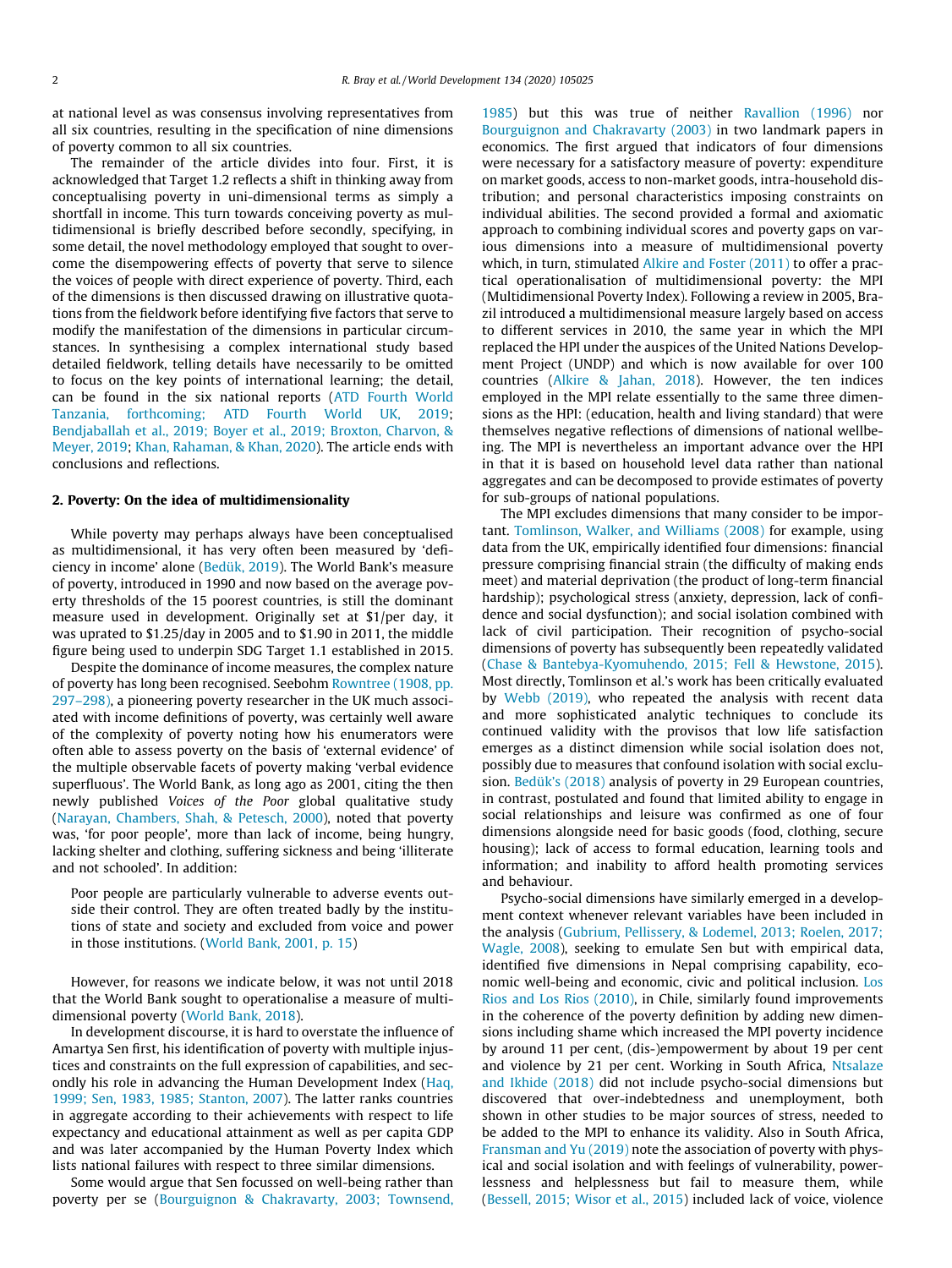and family relations in the Individual Deprivation Measure, a gender sensitive tool developed from fieldwork in Southern Africa and in Fiji, Indonesia, the Philippines, Angola, Malawi and Mozambique. OPHI in 2007 initiated work on missing dimensions suggesting the need to capture quality of work, empowerment, physical safety, social connectedness and psychological well-being ([OPHI,](#page-8-0) [2019\)](#page-8-0). And, possibly most significantly, the World Bank in 2018 experimentally added security, measured by crime victimisation and personal experience of natural disasters, although not the 2001 suggestions of disempowerment and vulnerability, to its new multidimensional measure of poverty.

As the list of dimensions has expanded, longstanding debates have been reignited about whether low income is integral to the very experience of poverty or merely a convenient indicator of other deprivations intrinsic to poverty [\(Ringen, 1988](#page-8-0)). The World Bank includes income in its 2018 multidimensional measure while the MPI excludes it because of data availability [\(Alkire, Kovesdi,](#page-8-0) [Mitchell, Pinilla-Roncanci, & Scharlin-Pettee, 2019\)](#page-8-0). [Ferragina,](#page-8-0) [Tomlinson, and Walker \(2013\)](#page-8-0) report its effect being captured by financial stress, while many countries in Latin America choose to exclude it on the grounds that it indexes a specific 'kind' of poverty requiring particular forms of policy intervention ([Santos, 2019](#page-8-0)).

Beyond the choice of dimensions, there is contention as to whether poverty should be conceived as the sum of its dimensions or whether the dimensions are all related to, or correlated with, an underlying phenomenon of poverty. If the latter, then only a limited number of dimensions need to be considered to determine the poverty rate. A related but distinct issue is whether multidimensional poverty is a union or simultaneity phenomenon: for an individual to count as 'simultaneity poor' they must be poor on all dimensions whereas to be 'union poor' they need only to be poor on one dimension ([Dotter & Klasen, 2017](#page-8-0)). Much discussion of this distinction has focused on practicalities, especially the fact that the union approach generates much higher estimates of poverty rates than one based on the concept of simultaneity. The MPI is a compromise in this regard since it requires a 'double cutoff', that is, a poverty threshold for each indicator and a second threshold relating to the number of indicators deemed necessary to count as multi-dimensionally poor. These complexities aside, it is conceptually important to understand whether or not poverty is unidimensional. The MPI is ambiguous in this regard since it is possible to be counted as poor on a single dimension if someone scores below the cut-off on each composite indicator while a person can be deprived on one or more indicators and not be considered poor. The reality of poverty, suggested by ethnographic and other work ([Chase & Bantebya-Kyomuhendo, 2015; Duerr-](#page-8-0)[Berrick, 1995; Narayan et al., 2000](#page-8-0)) is that a failure to fulfil any one need necessarily has implications for other aspects of life such that poverty is inherently multidimensional, falling between union and simultaneity conceptions: if poor on one dimension, a person is likely to be poor on other, if not all, dimensions.

The studies cited above are either axiomatic, stemming from prior assumptions about the nature of poverty, or non-axiomatic, derived empirically from data [\(Dotter & Klasen, 2017; Grynspan](#page-8-0) [& López-Calva, 2011](#page-8-0)). Unfortunately, theory is too weak and contested to generate satisfactory axioms, while data-driven analyses are constrained by inadequate data deriving from multipurpose surveys or weak axioms ([Bedük, 2019](#page-8-0)). A potential resolution of this conundrum is provided by [Wresinski \(1989\)](#page-9-0) who argued both that extreme poverty is a violation of human rights and that only people enduring poverty know what it means to live in poverty. Without their insights, axiomatic and data driven definitions necessarily reflect 'top-down' formulations of the problem, ones arguably shaped by the interests of the 'haves' rather than the 'have nots'. By combining the perspectives of people experiencing poverty with those of informed others, notably researchers and welfare employees who need to respond professionally to the circumstances and needs of people experiencing poverty, [Wresinski \(1980\)](#page-9-0) offered an alternative epistemological approach to defining the dimensions of poverty.

Wresinki's arguments led to the adoption of the Guiding Principles on Extreme Poverty and Human Rights by the UN Human Rights Council in 2012 [\(Godinot, 2012](#page-8-0)) that affirm the need to:

ensure the active, free, informed and meaningful participation of persons living in poverty at all stages of the design, implementation, monitoring and evaluation of decisions and policies affecting them. [\(CHR, 2012, p.](#page-8-0) 10)

Deliberative participation is itself fundamental, a right necessary to ensure that judgements reflect the common good rather than sectional interests. Moreover, as [Sen \(1995, p.](#page-9-0) 402) has argued, participation is legitimate and necessary in scientific endeavour as well as within the political realm:

...scientific reasoning need not, of course, be based on observational information from one specific position only. There is need for what may be called 'transpositional' assessment – drawing on but going beyond different positional observations.

#### 3. Methods: Making deliberative participation real

Given the lack of agreement over the nature and content of multidimensional poverty, the case has been made above to identify the dimensions of poverty though a deeply participative methodology that enables the genuine co-production of knowledge. The extensive literature on participatory research approaches espouses a dual aspiration towards empirical rigour and ethical, transformative – even emancipatory – practice [\(Khanlou & Peter,](#page-8-0) [2005](#page-8-0)). It also proposes that the top-down interpretive hierarchy can be overcome through, for example, participation throughout the entire research process from design to analysis, using techniques that enable inter-subjective dialogue between participants and processes to contrast interpretations ([Flecha, 2015b](#page-8-0), p. 11).

The study design was informed by the joint principles of equity and full citizenship which find their expression in the Merging of Knowledge methodology originallydeveloped by ATD Fourth World with academics and practitioners from France and Belgium ([Bray and Bhallamudi, in process; FW-URG, 2007; Wresinski,](#page-8-0) [1980](#page-8-0)). The underlying premise is that knowledge born from lived experience differs from that arising from either professional experience or from academe and that each is equally valid. Developing ideas drawn from symbolic interactionism ([Mead, 1934](#page-8-0)), it is postulated and regularly found that, through sustained interaction with others, participants engaged in Merging of Knowledge are enabled to identify their own interpretations of the world and to modify them considering new information. Consequently, meaning derived through this process of co-construction will be qualitatively different from any derived from the sum of individual perspectives.

The upshot of two years' deliberation to adapt Merging of Knowledge for use in international research was a guided process of data collection, analysis and dissemination to be replicated in all six countries [\(Bray, de Laat, Godinot, Ugarte, & Walker, 2019\)](#page-8-0). The process extended the pioneering [Wisor et al. \(2015\)](#page-9-0) study, which engaged people in poverty as partners in data collection, to embrace them in all stages of the research together with other groups, academics and practitioners, with a demonstrable knowledge of poverty. National Research Teams (NRTs), comprising four to six members with backgrounds in poverty, two to four academics and practitioners and two facilitators/coordinators, were constituted in Bangladesh, Bolivia, France, Tanzania, the United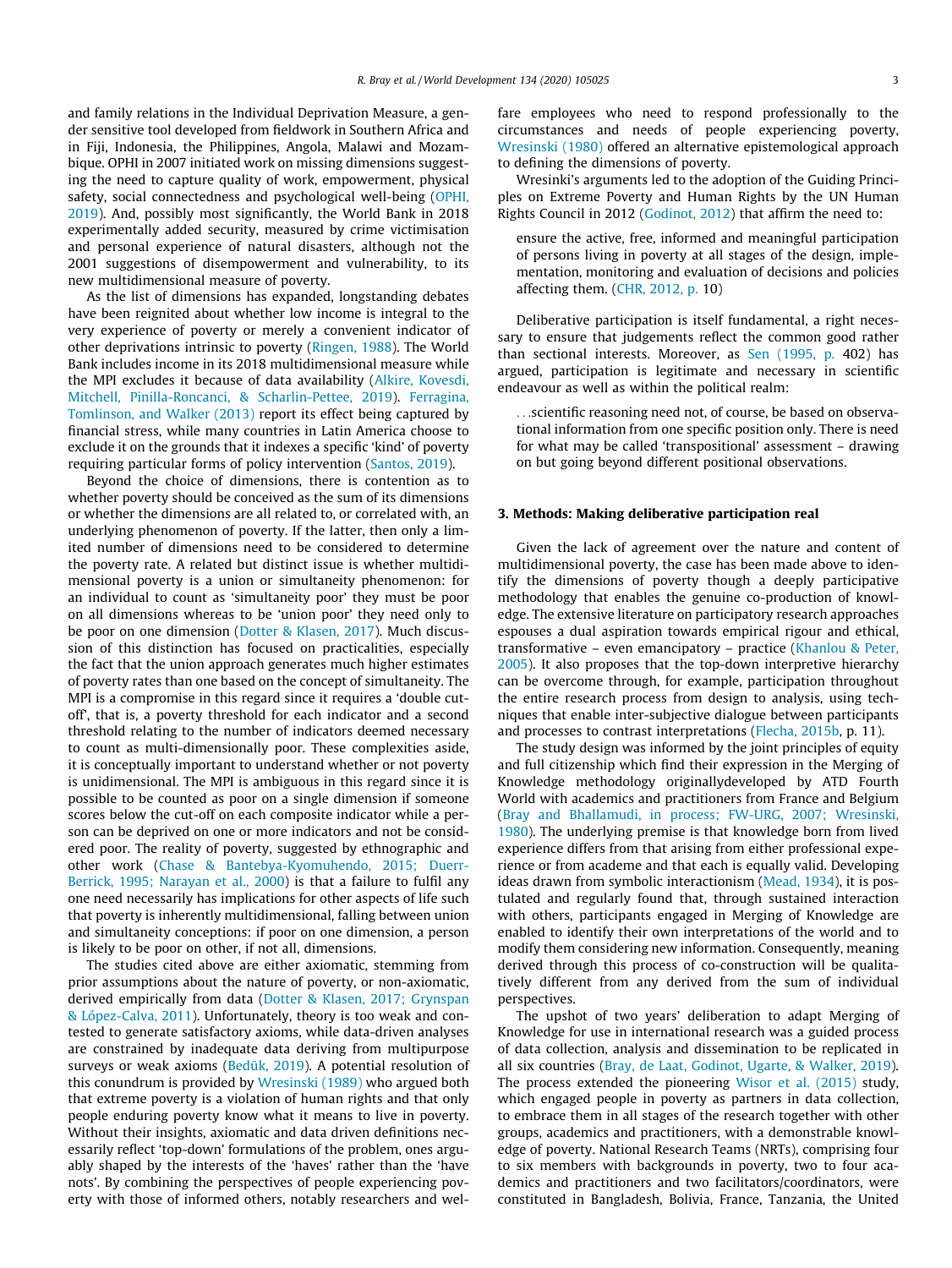Kingdom and the USA. The six locations were chosen to maximise diversity among countries in which ATD Fourth World and Mati (a Bangladeshi partner) had capacity to mount research and a longterm presence and local trust which aided outreach to the most marginalised groups ([Bray et al., 2019](#page-8-0)). Guided by a framework agreed by representatives of the national teams and an international coordinating team, each country had considerable autonomy in achieving the sampling criteria, choosing techniques to facilitating dialogue on poverty within peer groups and engaging relevant stakeholders in their findings.

Each NRT pursued a five-stage process to collect data in each country. First, outreach required the identification and recruitment of people in poverty, academics and practitioners to participate in the second stage, comprising detailed discussions within peer groups to exchange personal experiences then collective work to specify the dimensions of poverty. Outreach sought to include people in poverty who would be missed by surveys and often included recruitment through civil society organisations and their contacts. Each NRT succeeded in establishing between 13 and 38 peer groups in both urban and rural areas involving an overall total of 665 adults and children in poverty (61.4%), 262 practitioners (23.5%) and 164 academics (15.1%). Peer groups of people in poverty generally met repeatedly, or for two or three consecutive days, for 14 or more hours, whereas groups of academics and practitioners tended to meet for much shorter times, occasionally for just half a day. Similar, stimuli were used in all groups including photo-speak, body mapping, word synonyms and antonyms to identify the content of poverty, followed by open and closed card sorting and pairwise comparisons to build dimensions.

Thirdly, appropriate members of each NRT merged dimensions generated by their respective peer groups and the resultant three sets of dimensions were then merged into a single national set of dimensions by the NRT as a whole. Fourthly, these combined sets of dimensions were presented back to representatives from the previously convened peer groups for discussion and elaboration; this process of identifying consensus, difference and thus dimensions occurred in Merging of Knowledge events lasting 2–3 days. Dimensions were typically ranked according to varying definitions of importance and thought given to the nature of the relationships between them. Some 280 people took part in these Merging of Knowledge events with a total of 71 dimensions being specified across the six countries.

Finally, 32 representatives from the six NRTs, people in poverty, practitioners and academics, met together with the international coordination team over a seven-day period to compare and contrast the poverty dimensions identified by national teams. Working initially in two groups focussing respectively on countries from the global North and South, and then in peer groups covering both North and South, agreement was reached on the content of dimensions that applied in all six countries. The final list was subsequently circulated to national teams for critique and comment to ensure that the international dimensions accurately reflect those found in the study countries.

Alongside a common structure underpinning work in each country, considerable time and money were spent in creating an environment based on empathy, mutual recognition, trust, reciprocity, and non-abandonment [\(Davies, 2014\)](#page-8-0), thereby allowing research to be done without the barriers of judgment and subjugation. Investment of this nature is seen as a prerequisite in deeply participative work to create conditions for realising ''the intersubjective relationship necessary for both researchers and social agents to share their knowledge and identify actions that overcome exclusionary elements" ([Flecha, 2015a](#page-8-0), p. 6). National Research Teams ensured that all those less familiar with research settings had someone accompanying them to support, interpret and think with, should they wish. And, alongside ethical provision for informed consent and confidentiality, they set out codes of conduct including active listening, mutual respect and willingness to be self-critical ([ATD Fourth World, 2012](#page-8-0)). These checks and balances are consistent with deliberative research approaches that facilitate exchanges between equals with divergent viewpoints towards a common conclusion. The differences are that Merging of Knowledge affords equal status to each group of knowledgeholders (rather than considering some as 'experts') and brings representatives from all groups together in a debate towards achieving consensus, instead of importing outside 'expert' knowledge for deliberation by those considered to have a lay perspective ([Burchardt, 2014\)](#page-8-0).

# 4. Results

[Fig. 1](#page-4-0) presents schematically the nine dimensions of poverty recognised to exist in all six countries and the five factors that subtly modify the way these are expressed both within and between countries. The nine dimensions embrace all 71 national dimensions apart from two, 'Environment pollution and the effect of natural calamities' identified in Bangladesh but not found to be salient elsewhere which is captured by environment as a modifying factor, while 'beliefs around poverty and witchcraft' evident in Tanzania are embraced by the modifying factor, cultural beliefs. The diagram suggests the interrelatedness of all dimensions without attempting to differentiate their relative importance.

# 4.1. Revealing hidden dimensions

Three dimensions define the core of the poverty experience with 'suffering in body, mind and heart' at its centre. Participants were deeply committed to this three-fold characterisation arguing that poverty very often reflects and undermines physical and mental health while also affecting the emotions. Poor housing, inadequate diets, arduous and unsafe work environments all contribute to deteriorating physical health while cost often precludes preventive care or early access to health provision when available which often it is not. The challenges of making ends meet, of securing and holding onto adequate resources, of coping with crises and uncertainties that are magnified by lack of security, can all lead to stress and anxiety. So, too, can the necessary pretence that everything is fine and under control, the guilt of not being able adequately to care for loved ones and the shame of being poor, dependent on others and always seeking favours. There is also the fear of what tomorrow might bring, the risk of being forcibly separated from ones' children, the possibility of homelessness and despair that circumstances seldom seem to get better. Frustration, fear, anger, depression are common emotions provoked by poverty that can be internalised and experienced as moving from the mind to the 'heart', reducing the sense of agency, lowering self-esteem, undermining self-confidence and reinforcing the sense of being left to cope alone.

It is always a judgement call whether to illustrate emergent concepts with quotations drawn from fieldwork. With hundreds of thousands of words collated from hundreds of settings underpinning this research, quotations cannot be definitive or fully representative. Nevertheless, it is necessary to underline poverty as suffering since existing measures are so distanced from this core concept:

''Poverty means being part of a system that leaves you waiting indefinitely in a state of fear and uncertainty. Poverty kills dreams and cages the dreamers".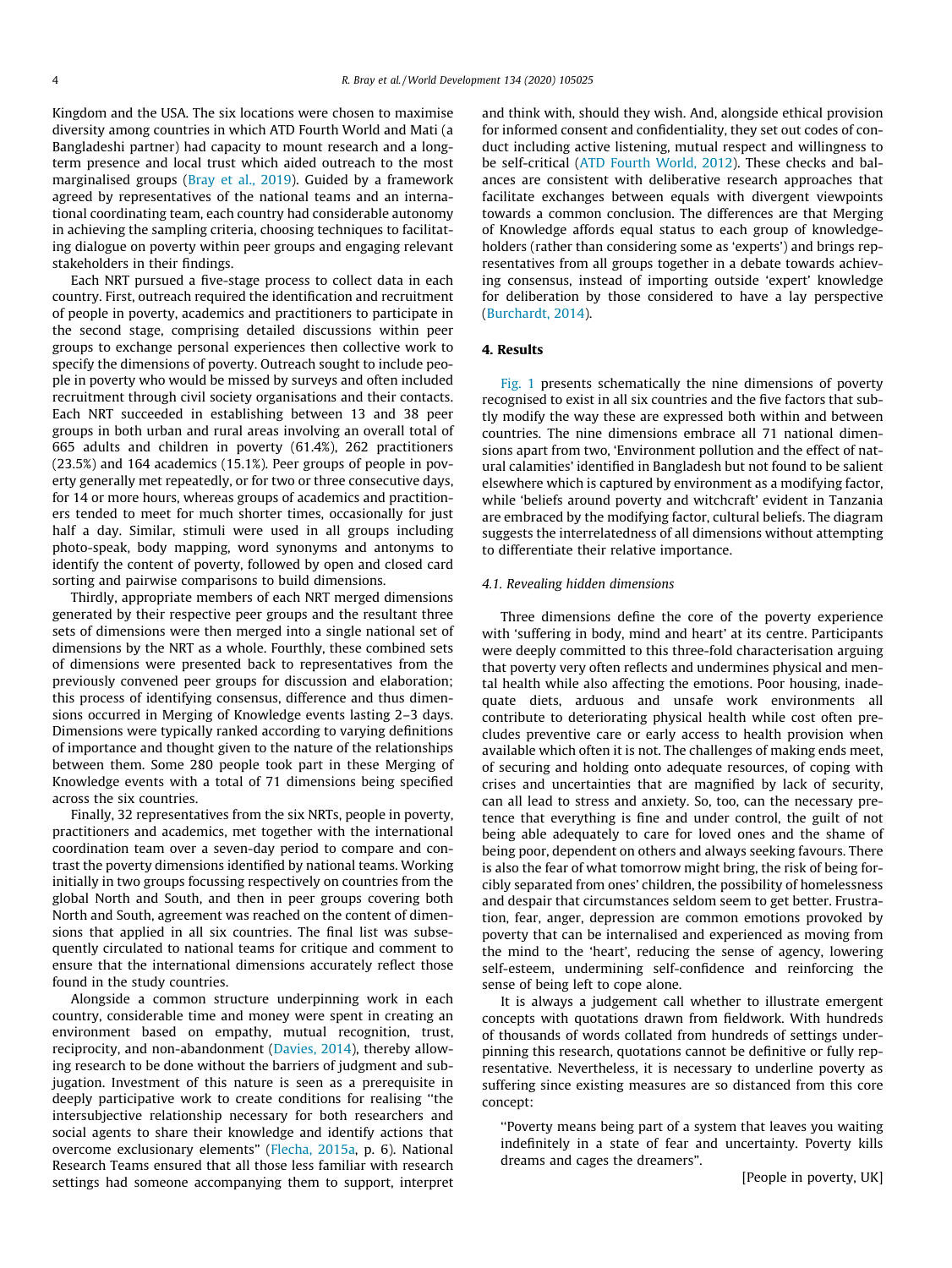<span id="page-4-0"></span>

Fig. 1. Dimensions of poverty.

''You can't get to sleep, you're thinking 'what can I do?'. What am I going to feed my children? You feel really bad; it hurts here inside".

#### [Person in poverty, Bolivia]

''The physical and mental problems related to poverty leave a person fragile and vulnerable. When people say their age, we are often surprised because their appearance suggested that they were older".

## [Practitioner, France]

The second core dimension, 'struggle and resistance' is the necessary counterweight to suffering and despair. People in poverty participating in the research were survivors, a product of struggle and resistance that enabled them to accommodate to, if not to overcome, the pain of poverty. Struggle is necessary every day, whereas resistance is a positive response that is possible at certain times. Both aspects address not only the practical challenges created by poverty but the need to achieve 'an inner balance' that enables people to cope emotionally. Struggle entails the development and application of survival skills, skills that might be termed 'managerial' and 'executive' within a work environment: resource generation, financial or people management and leadership. In a poverty environment, people: do it themselves; make do; double up; re-purpose, find out; lend; borrow; pay back and much more.

Where possible, people in poverty tend to share what little they have. This can exacerbate personal shortages but may contribute to a sense of agency and well-being as well as potentially yielding benefits through reciprocity when things get even worse. It can also engender a collective sense of togetherness that acts as an antidote to the social isolation that can result from processes of social exclusion. Sometimes, this togetherness becomes a form of collective resistance: street cleaning, small group farming or even simply the planning of social gatherings to mark cultural events.

''Sometimes I feel sad, I don't know where my next meal is going to come from, but when I think about my children, I gain

energy, strength to find food for them. I hope that when they grow up, they will get out of this poverty".

#### [Person in poverty, Tanzania]

''If the state takes your child away because of poverty, what is left behind is immense suffering. The action is recognised, but not the suffering, nor what we do to continue, to overcome and to work together. These are two sides of the same coin".

#### [Person in poverty, UK]

Disempowerment, the third core dimension, is experienced as a lack of control over most aspects of life. Events and circumstances constrain options and choices and people often find themselves responding to choices and instructions made by others, typically by people with authority over them. The result is sometimes a sense of helplessness as if like a boat tossed on tempestuous seas; on other occasions it is the loss of dignity, even the feeling of being no longer human, that comes from the forced dependency on others. Lack of control engenders fear derived from uncertainty and creates a lasting sense of insecurity and inadequacy. Repeated unsuccessful attempts to take control can lead to a sense of impotence and futility, even an unwillingness to fight any longer. Having frequently been made voiceless, there is the risk of choosing to be voiceless, bringing with it a collapse in confidence and a sense of worthlessness. In seeking to engage in the research people in poverty, it was necessary to address these feelings and to reimport belief in the value of their ideas and in the possibility that they could help to effect change.

''Poor people are powerless in society. They cannot raise their voice because they know nobody listens to them. Rich people control everything".

[Practitioner, Bangladesh]

''Poverty feels like a tangled web that you can never escape".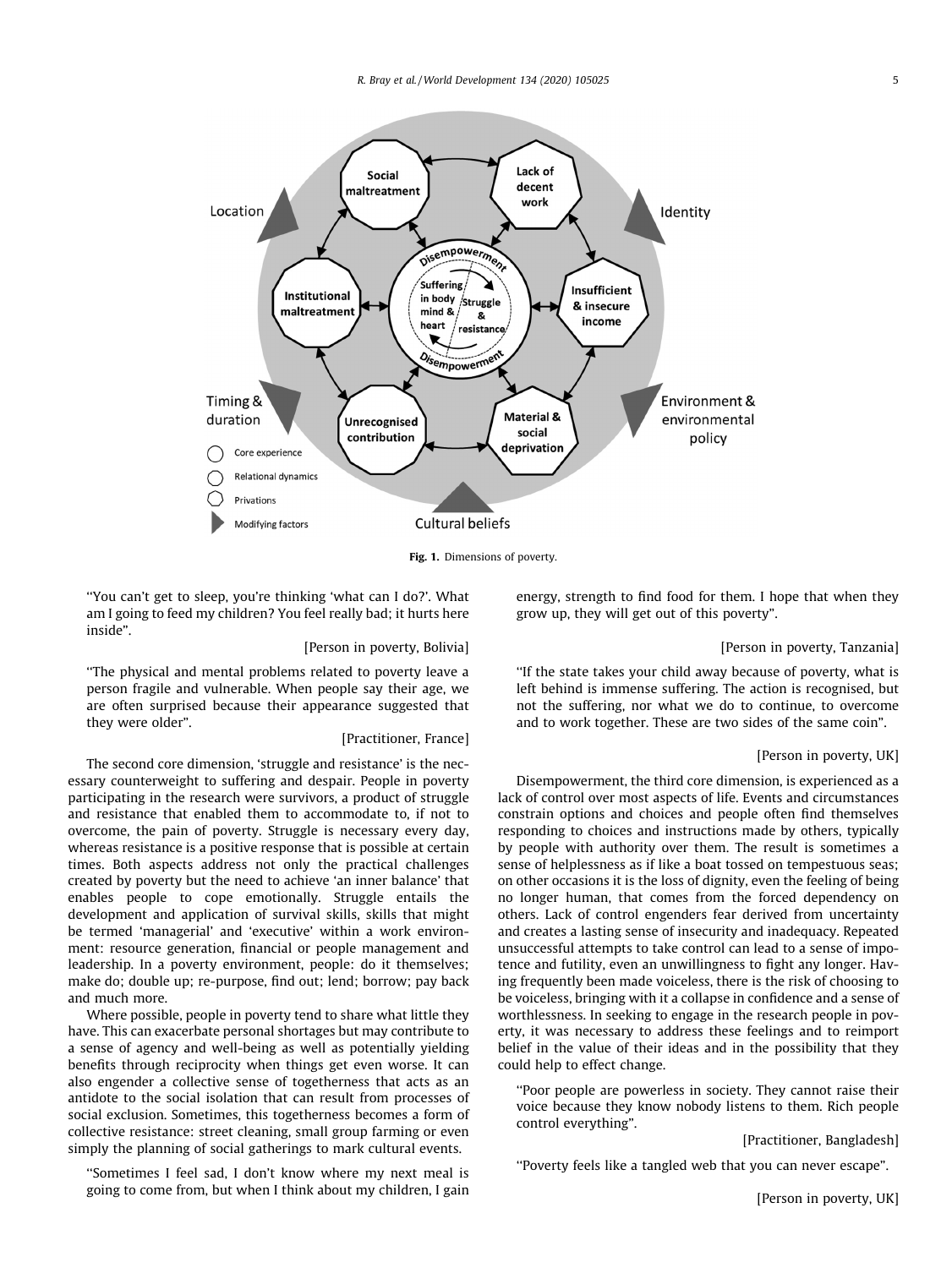The second three dimensions are all explicitly relational and implicate much of society in contributing to the negative experience of poverty. Institutional maltreatment refers to the common failure of public and private institutions to respond appropriately to the circumstances, needs and aspirations of people in poverty. This includes the limited voice allowed in decisions made by government or in civil society, a lack of access to law and justice, and a failure to listen that mirrors the sense of powerlessness felt by people living in poverty. Institutions frame public discourse about poverty and often reflect and amplify discriminatory attitudes instead of confronting them. They frequently fail to tackle poverty, to prioritise the needs of people in poverty or to adequately fund initiatives to alleviate poverty. Instead, people experiencing poverty are often treated without respect or as second-class citizens, feel heavily stigmatised, receive substandard provision and suffer the consequences of persistent corruption. Frequently unable to access services as a right, they are subject instead to interrogation, conditionality, judgement and sanction with the result that support services become institutions associated with fear and punishment.

''A person in poverty might even have a school to go to, but the question is: what quality of teaching are you going to get? The problem goes beyond families in poverty being unable to access schools. Government and wider society don't give them opportunities. They fail to offer quality services or show a sincere desire to help them escape from poverty".

#### [Academic, Bolivia]

''People no longer dare to go to the town hall because they are not well-received, they no longer want to go there to process administrative formalities".

#### [Practitioners, France]

Social maltreatment is the informal counterpart of institutional maltreatment and simultaneously a consequence and a cause of it. It refers to the way in which people in poverty are typically treated within and by the community. Most often the public views people in poverty judgementally, readily willing to blame and stigmatise a group perceived to be a threat and/or a financial liability. The process of othering is commonplace in which people in poverty are thought to be different in kind and socially inferior, engaging in disreputable behaviour either as a cause or a result of their poverty. Social maltreatment is not confined to distant acquaintances but can occur within families when relatives experiencing poverty are shunned, on the presumption that will ask for money or else bring the family into disrepute. It happens in the school playground as children sort themselves into affluence groups, repeat stereotypes heard from parents and engage in bullying their peers, often those who are least affluent.

''Here in the US, who you are is defined by what you have. When you have not much, you are not much. And then you are not treated like you belong".

#### [Person in poverty, US]

''There is discrimination because we haven't got any money; we're not well-dressed; we haven't studied; we're not professionals; we don't speak properly".

#### [Person in poverty, Bolivia]

The failure to recognise the contributions made by people in poverty could be seen as an aspect of either social or institutional maltreatment. However, participants argued fiercely that it was an independent dimension characterising poverty, one that acknowledged a positive in the lives of people in poverty that was characteristically denied or ignored. People in poverty survive through their resourcefulness using initiative and skills acquired through their struggle to subsist. They often successively perform roles as parent and relatives and have social lives albeit constrained by lack of resources. Their lack of resources is usually not for lack of work but for lack of accredited skills that might enable them to secure well remunerated employment. They often occupy jobs unwanted by others at wages that effectively subsidise consumption by the more affluent. All these multiple contributions typically go unrecognised or are treated with indifference by society, indifference that can cause people in poverty to underestimate their own ability and skills.

''The skills that are learned from experience by people living in poverty are not valued or considered marketable. In the economic sphere, people in poverty are considered and treated as disposable, and this creates uncertainty and instability in their lives".

#### [Research team report, US]

''A farmer cultivates paddy and other crops for our country. If he didn't, then rich people would not get food easily. The hard work of farmers is a very important contribution for our country; yet we never give much respect to the farmer for his work".

### [Practitioner, Bangladesh]

The final three dimensions, 'lack of decent work', 'insufficient and insecure income' and 'material and social deprivation' are more familiar in scholarly and policy debates and touched on in some of the metrics already in use. Social deprivation embraces lack of access to affordable and quality health care and education included in the MPI but adds a range of other infrastructure resources including transport. Material deprivation encompasses lack of sufficient, nutritious food, basic utilities such as clean water and reliable energy supplies. These utilities together with quality housing with good sanitation could provide for the security and privacy that is so often denied people in poverty.

While inadequate income, less than necessary to meet basic needs and social obligations, was seldom the first dimension to be identified, agreed and discussed, participants nevertheless recognised its importance. Low income not only led to unmet need, hunger and ill-health, it drove indebtedness, often simply to cover basic needs, that in turn increased insecurity, created dependences and exposed people to exploitation. It could also mean children missing school to add to family incomes with long term and potentially intergenerational consequences. It was agreed that insecure income was also deeply problematic, preventing meaningful financial planning and systematic saving and encouraging 'hand to mouth' living, spending money as it became available.

The final dimension couples work needed to provide the necessary resources to survive and provide for one's dependents with the recognition that poverty is often characterised by unregulated, casual or self-employment that is often undignified and sometimes dangerous. People are vulnerable to exploitation of many forms, failure to pay wages, dismissal without warning or explanation, sexual and physical abuse. Often people have to travel long distance in search of, or for work, with migration and living away from home bringing additional hardships.

In sum, the research identified a total of nine dimensions recognised as meaningful in all six countries.

#### 4.2. Modifying factors

Perhaps because most of the attention paid to the dimensionality of poverty has been in the context of measurement, there has been little prior discussion as to how the dimensions find their expression. Starting from the perspective of lived experience, it became evident that undeniably the same dimensions differed sub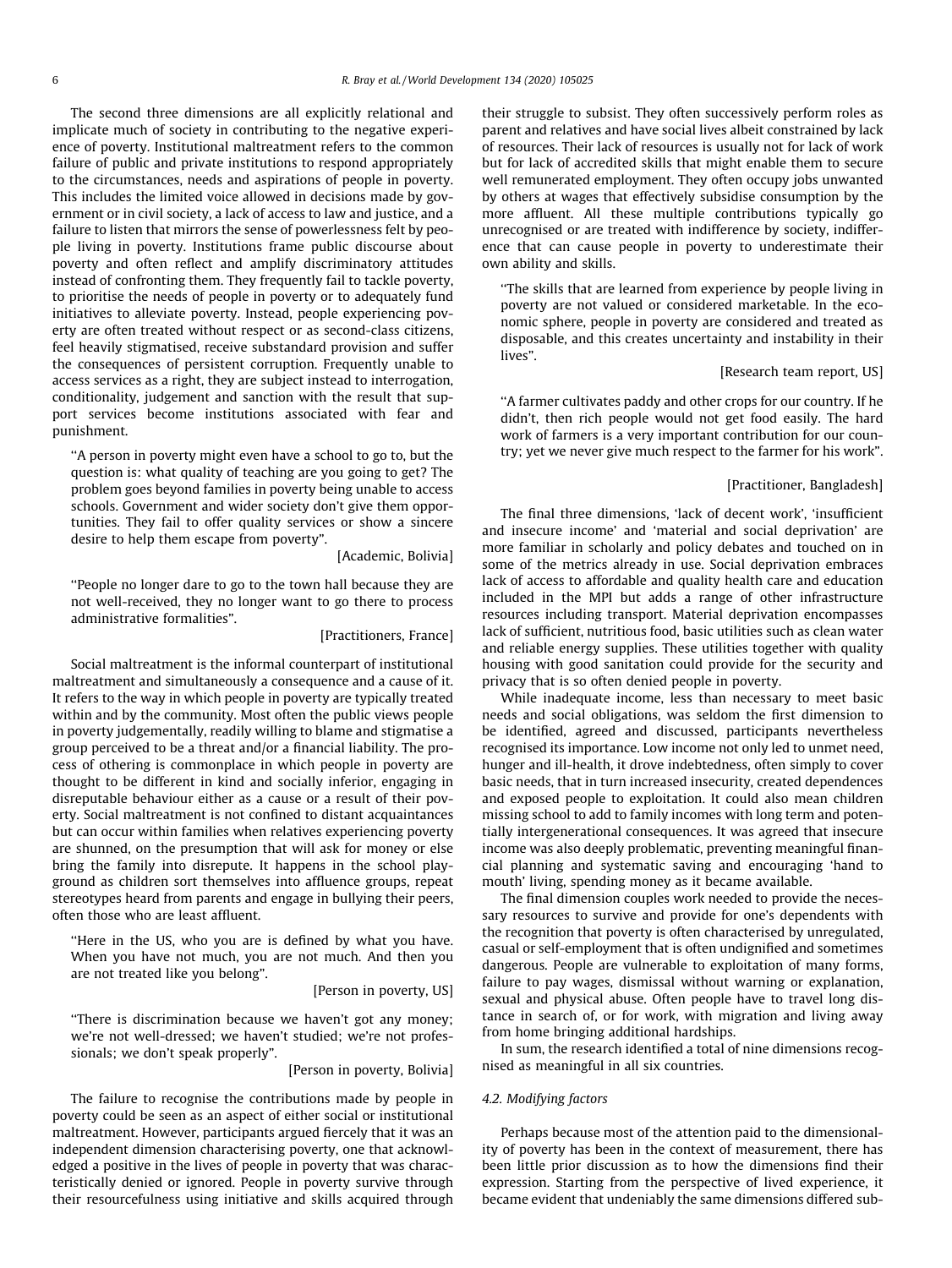tly in specific contexts. As mentioned already, five broad factors seemed to modify the expression of dimensions. These are now briefly considered.

Identity proved to be very important, especially identities that attract discrimination and stigma: for example, race, ethnicity, migration status, gender and sexual orientation. People in poverty are often subject to discrimination on grounds of their lack of income; there is much truth in the epithet that a service received by people in poverty is a poor service and this is partly due to discrimination. When a person in poverty is identified with another stigmatised groups the stigma is cumulative, the phenomenon of intersectionality. In New York, an African American who is poor will face discrimination on the grounds of both race and poverty; they are likely to be treated late in the welfare queue, a manifestation of administrative maltreatment and also to encounter social maltreatment within their own African-American community ([Ali, Ohls, Parker, & Walker, 2018\)](#page-8-0).

Location is another modifying influence justifying the decision to conduct the research in both urban and rural areas, although it is important to reiterate that the same dimensions were expressed in all six countries, despite the cultural influences which are identified as a further modifier. Two scenarios from Tanzania illustrate the complex interrelationships. In urban areas, violence against women, both within intimate relationships and beyond, is prevalent but disproportionately affects women in poverty. Living in or near violent neighbourhoods and needing to travel for work in antisocial hours, low income women are at risk of assault. Within intimate relationships, money shortages and the low status of males are known triggers of violence while poverty means that women are more financially dependent with fewer routes of escape. In rural areas, violence is much less prevalent, but women are more susceptible and less able to resist early and forced marriages, often forms of income generation for extended families. In both kinds of location women are more prone to social abuse arising from assumptions about the worthlessness of people in poverty and both exacerbated by the powerlessness stemming from adequate individual resources.

The example from rural Tanzania also illustrates how cultural beliefs can shape the experience of poverty and the expression of particular dimensions. Culture, of course, delineates many of the social norms that define the opportunity sets and financial demands that people experiencing poverty need to negotiate. These norms define those expected to undertake paid work and who should engage in unpaid labour; who should receive assistance and in which circumstances and who should not. They determine the volume of public expenditure and the priorities that influence how much is spent on poverty prevention and poverty alleviation. Such resource allocation decisions are, in turn, shaped by presumptions about the causes of poverty and the role of government in addressing it. In France, for example, governments have long accepted the importance of structural determinants of poverty and sought, nominally at least, to need to construct support systems to protect those affected. The regime in the USA is very different affecting the nature and levels of suffering, disempowerment and institutional maltreatments:

''America takes pride in describing itself as a land of opportunities where anyone, regardless of their socioeconomic status, can pull themselves up by their bootstraps and achieve upward mobility. People are judged by the extent to which they have achieved the American Dream based on their material possessions and the ability to provide a better life for their children. These cultural assumptions foster a sense of failure and inadequacy for the more than 40 million Americans who live in poverty and are striving to better their families' lives without seeing results, most often for reasons out of their control". [\(Broxton et al., 2019\)](#page-8-0).

#### [Research team report, US]

The timing and duration of poverty also nuance the expression of poverty dimensions ([Bray et al., 2019\)](#page-8-0). Research with elders was undertaken only in Tanzania with very little difference in the dimensions identified but elders felt the lack of respect even more sorely given their lifetime contributions. Similarly, they felt their growing dependence on others more acutely than others, while the presumed inevitability of dying in poverty tended to lessen their commitment to struggling on, adding to their suffering. Exploratory research in Tanzania and Bangladesh suggested that there may be two child-specific dimensions to add to the other nine that were still in evidence. One relates to fear of danger or abuse in the absence of protective care from family members who live elsewhere or are busy working. The other is the painful experience of sacrificing personal goals to meet the family's immediate needs, accompanied by extreme anxiety about one's future prospects.

A final influence was the environment including factors such as resource degradation, manifestations of climate change and the effects of pollution to which people living in poverty are often more exposed and less able to resist or avoid. In some rural areas, these factors were making traditional livelihoods riskier and income streams less dependable, adding to financial stress and struggle, while in urban areas especially, pollution was having a direct impact on health and suffering. Policy neglect of these issues might serve as examples of institutional abuse, given that their personal and social costs were disproportionately borne by people in poverty, the suspicion being that policy would have been more responsive had more affluent groups been more affected.

#### 5. Conclusions and reflections

The findings warrant careful consideration. Not only do they have great face validity, shaped as they are by direct experience but mediated through exchange and negotiation with academics and practitioners on equal footing, they offer new insights into the meaning of poverty. Moreover, for people with direct experiences of poverty and academics and practitioners alike, the experience of participating in the study proved transformative [\(Bray and](#page-8-0) [Bhallamudi, in process\)](#page-8-0). At the time of writing, dissemination has taken on a life of its own as teams in each country design events and communication strategies for the general public and policy communities to be co-delivered by people of all backgrounds. Such processes are testimony to empowerment at individual and collective levels, and of the continuing dynamic linking learning and action found in 'transformative' participation [\(Cornwall, 2008;](#page-8-0) [White, 1996](#page-8-0)).

Turning to the substantive results, poverty is deemed to have nine dimensions, only three of which register in the MPI [\(Alkire](#page-8-0) [& Jahan, 2018\)](#page-8-0). Moreover, these dimensions were manifest in each of the six countries, drawn from both the global North and South, but in ways that were nuanced, modified or moderated by culture, identity, time, location and environment.

The three dimensions that participants considered to represent the core of poverty, suffering, struggle and disempowerment, draw attention to the pain and anguish experienced by people in poverty that has hitherto been missed by indicators and is lost in debates over poverty rates. While most people in poverty are victims of structural determinants beyond their individual control, many rejected the label for they are not without agency. Indeed, the suffering that participants insisted afflicted them in 'body, mind and heart' has a counterpart in the struggle necessary to survive, even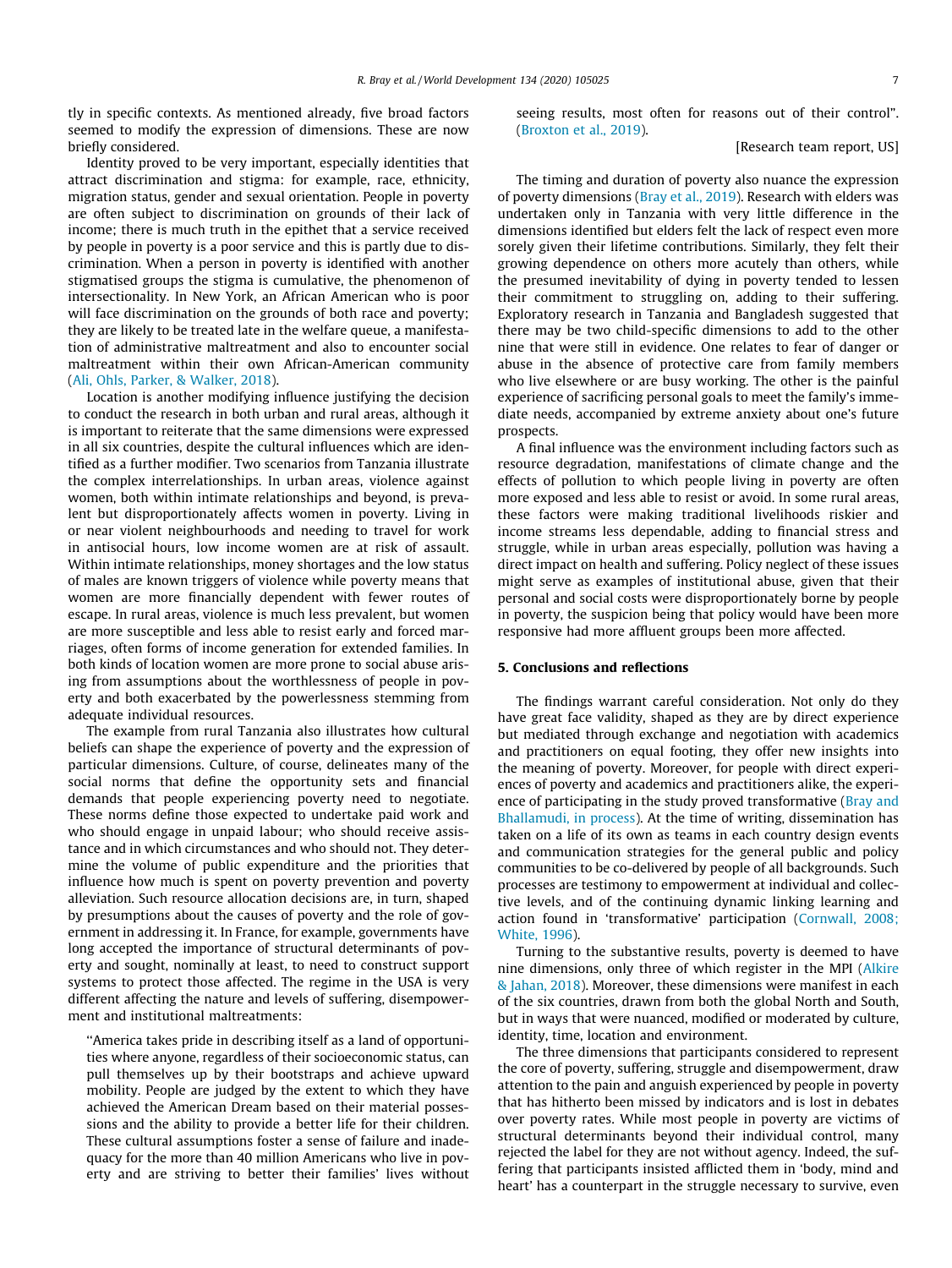to thrive, in the most adverse of circumstances. Words such as 'coping' and 'resilience' were frequently rejected; they smack of actions insisted upon by welfare authorities that paid heed neither to the fundamental dimensions of poverty nor to efforts already being made. Instead, participants settled on the concept of resistance, confronting and overcoming life's difficulties both individually and in concert with others, pooling resources, working together, and sometimes acting politically. Such resistance is nevertheless constrained by the third core dimension: disempowerment. People's lives felt controlled by others: lenders; bureaucracy; even other members of the family who offered help on their terms. Participants experiencing poverty often sensed that they were powerless, not listened to, and overlooked by people and institutions alike. Disempowerment results from the six subsequent dimensions of poverty that constrain opportunities and choice but also explain why the dimensions persist in being so debilitating; disempowered, people are often unable to mediate their effects or greatly to lessen their negative impact. Suffering is therefore double: direct and, made aware of their powerlessness, indirect.

These three core dimensions resonate with ethnographic studies that concentrate on the lived experience of poverty ([Booth,](#page-8-0) [Leach, & Tierney, 1999; Chase & Bantebya-Kyomuhendo, 2015;](#page-8-0) [Edin & Lein, 1997; Munger, 2002](#page-8-0)), while [Los Rios and Los Rios](#page-8-0) [\(2010\), Bessell \(2015\), OPHI \(2019\) and Fransman and Yu \(2019\)](#page-8-0) all stress the importance of powerlessness and/or lack of engagement in community institutions as a dimension of poverty. Interestingly, though, [OPHI's \(2019\)](#page-8-0) suggested measures of social connectedness and wellbeing excepted, previous work has not sought to carry through into measurement the suffering and struggle which participants in this study see as intrinsic to the very nature of poverty.

The second three dimensions are, like disempowerment, inherently relational, implicating everyone in forging the experience of poverty. Social maltreatment is the routine dismissal by others on the grounds of being poor and, by implication, in other ways inadequate. Often experienced face-to-face, such interactions merely instance social norms and prejudice with people saying and doing offensive things unconsciously. Institutional maltreatment, which some respondents wanted to call abuse, is part of the same social ecosystem. Institutions both shape and reflect public opinion and personal behaviour in the framing, structure and delivery of policy. Often the problem of poverty is framed as the people in poverty being a problem which leads structures to be coercive and staff behaviour to be paternalistic, rude and/or dismissive.

Social and institutional maltreatment are already partially recognised in social policy literature as othering [\(Lister, 2004\)](#page-8-0), shaming [\(Walker, 2014](#page-9-0)), social isolation [\(Fransman & Yu, 2019\)](#page-8-0), scrounger-phobia and stigma ([Baumberg, 2016](#page-8-0)), though rarely as explicit dimensions of poverty (but see [Lister, 2004](#page-8-0)). A comparison with the Individual Deprivation Measure concludes that, although it captures these dimensions only indirectly through indices relating to violence, inadequate family relationships and family planning, this was most likely due to reliance on existing measures since both social and institutional maltreatment featured a great deal in the initial groupwork with people in poverty ([Walker,](#page-9-0) [2019\)](#page-9-0).

The third relational dimension, unrecognised contribution, is less frequently acknowledged in existing literature. Individually people in poverty need survival skills, hustling for and eking out resources, and contribute to society as parents, relatives, neighbours and friends. Structurally, poverty and the market economy keep wages low, adding to cheap consumption by the middle class, while low wages keep out-of-work benefits low, benefiting the taxpayer. Few survival skills are credited or accredited to the chagrin of people living in poverty who are mostly told that they are losers or lazy [\(Chase & Bantebya-Kyomuhendo, 2015\)](#page-8-0).

The other three dimensions have directly to do with deprivation and readily map on to existing debates but with salient nuancing. Personal and household material deprivation is differentiated from social infrastructure, employment is variously seen as a domain of status, dignity or humiliation as much as a source of income, while the unpredictability of income that prevents planning compounds the negative consequences of low wages and welfare benefits.

The research not only adds new dimensions, it informs practical issues and some of the axiomatic debates. The dimensions straddle the global North and South raising the possibility that poverty may be viewed globally through a single perspective ([Gurria, 2019\)](#page-8-0). Furthermore, to the extent that many of the dimensions are inherently qualitative, reflecting human emotions and sensations, they may when transformed into indicators be less susceptible to distortion caused by differences in levels of economic development and culture ([Walker, 2019\)](#page-9-0). Even without formal indicators, [Fig. 1](#page-4-0) may be used as a template with which to frame the development of poverty alleviation policies and to evaluate their success. Multiple examples were collated during the research process of policies that failed people because they did not take account of all dimensions, while the dimensions informed an analysis of the relative merits of universality, means-testing and conditionality for UNICEF [\(Yang, Walker, Chen, & Zhang, 2019\)](#page-9-0), and have been used explicitly to critique policies to combat child poverty in China ([Walker, 2020](#page-9-0)). While [Fig. 1](#page-4-0) is heuristic rather than definitive in linking all dimensions, the interconnectedness of dimensions was frequently discussed and illustrated by multiple attempts parsimoniously to map the interactions. Poverty appears to constitute all nine dimensions, each dimension affecting each other which suggests that poverty has both union and simultaneity characteristics. At national level, ranking exercises with respect both to those that make life most intolerable and those which should be addressed first, showed that it may be possible to assess subjectively the rel-ative importance of the linkages shown schematically in [Fig. 1.](#page-4-0) This, in turn, could reveal the degree of simultaneity that attaches to poverty.

The research is also relevant to thinking about the intrinsic nature of poverty dimensions, existing measures having been criticised for combining as dimensions both causes and consequences of poverty. A similar causal story could be told from [Fig. 1](#page-4-0) with lack of decent work determining low income leading to deprivation and hence to suffering; this is made worse through institutional and social maltreatment that cannot readily be challenged due to disempowerment created by the maltreatment and lack of recognition. What should be readily evident is that this causality is not entirely linear but recursive and may not in every case start with lack of decent work. Moreover, participants frequently argued that such recursivity makes any distinctions between cause and consequence immaterial for the reality is that these dimensions are simultaneously experienced as poverty.

While these findings offer a novel perspective on defining poverty, much work remains to be done. Although the scope and intensity of the method, the care given to enabling people in poverty to speak, and their supported interaction with academics and practitioners all add credence to the results, scholarship demands replication in other settings, and possibly the triangulation of methods. Moreover, while large in terms of qualitative research, only hundreds not thousands of people were involved in the research which was conducted in just six, albeit quite dissimilar countries. It is reassuring, though, to note that similar dimensions have already been identified in China by academics using extended creativity groups albeit only with people in poverty ([Yang et al.,](#page-9-0) [2020\)](#page-9-0). Moving ahead, indicators need to be developed especially for the core and relational dimensions and the possibility of doing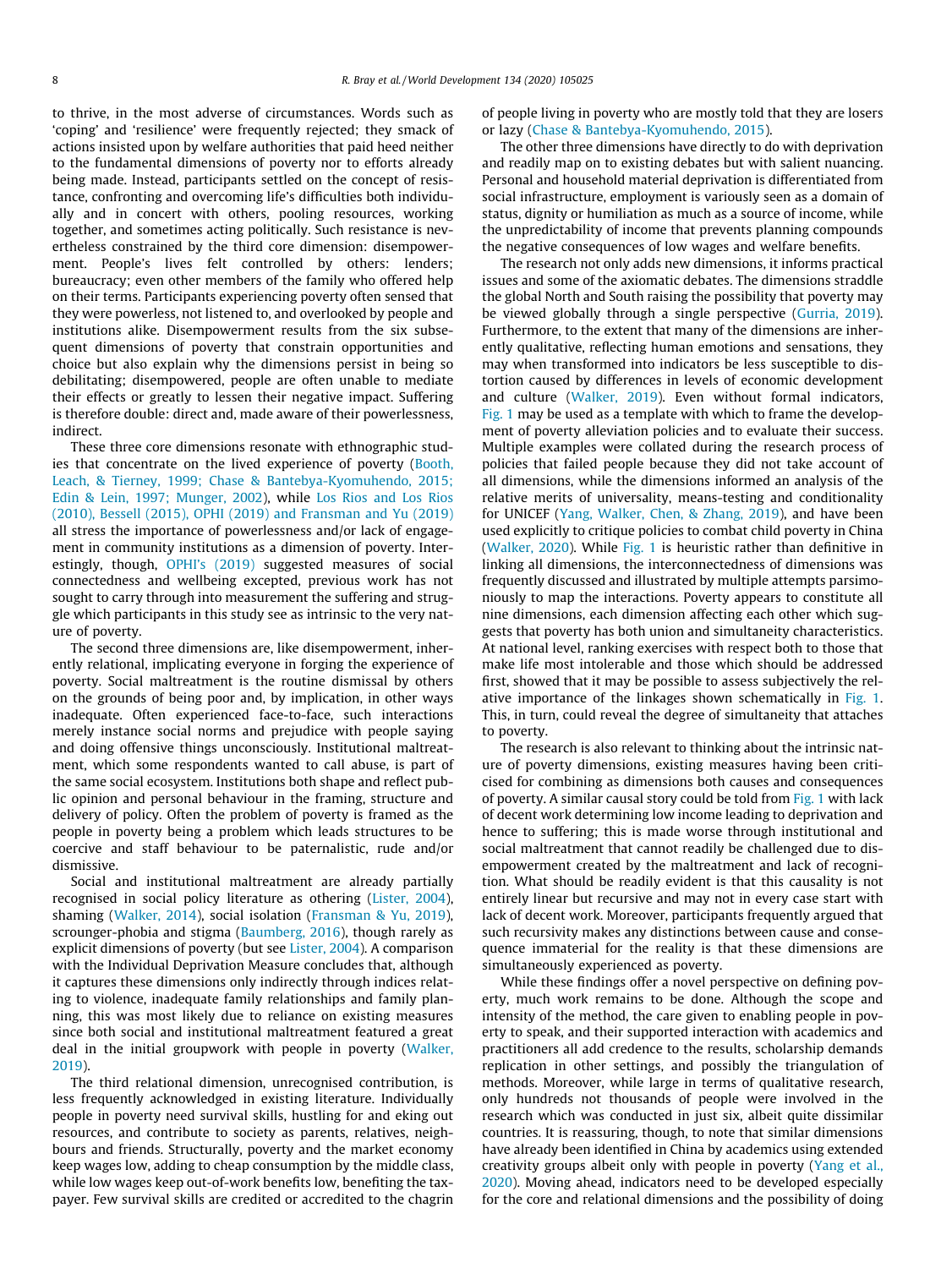<span id="page-8-0"></span>this is already being widely discussed with pre-piloting work welladvanced in China ([Walker, Zhao, Yang, & Xu, 2020\)](#page-9-0). The moral logic, of course, points to developing measures in a similarly fully participative manner and ATD Fourth World is in discussion with OECD about the feasibility of this process. There is also a need to ensure that information is collected that will enable the effect of modifiers on the experience of the dimensions to be assessed.

Thereafter, there are decisions to be taken as to the method of aggregation, the weighting of dimensions and the nature of the relationships between dimensions. When the dimensions are adequately measured it will be possible to test whether the complex relationships theorised to exist by participants in this project are replicated in a multivariate statistical space. In the meantime, it may be that certain of the dimensions are added to existing models using pre-existing aggregation algorithms.

### Declaration of Competing Interest

The authors declare that they have no known competing financial interests or personal relationships that could have appeared to influence the work reported in this paper.

#### Acknowledgements

The research would have been impossible without the committed engagement of participants as co-researchers and research partners, and funding and support from 20 organisations including from the Agence Française de Développement and the John Fell Fund, University of Oxford.

#### References

- [Ali, S., Ohls, C., Parker, G., & Walker, R. \(2018\). Rationalizing poverty in New York:](http://refhub.elsevier.com/S0305-750X(20)30151-0/h0005) [Tales from the middle class.](http://refhub.elsevier.com/S0305-750X(20)30151-0/h0005) Journal of Poverty, 22(4), 310–333.
- [Alkire, S., & Foster, J. \(2011\). Counting and multidimensional poverty measurement.](http://refhub.elsevier.com/S0305-750X(20)30151-0/h0010) [Journal of Public Economics, 95](http://refhub.elsevier.com/S0305-750X(20)30151-0/h0010)(7), 476–487.
- Alkire, S., & Jahan, S. (2018). [The new global MPI 2018: Aligning with the Sustainable](http://refhub.elsevier.com/S0305-750X(20)30151-0/h0015) Development Goals[. New York: UNDP Human Development Report Office](http://refhub.elsevier.com/S0305-750X(20)30151-0/h0015) [\(HDRO\). Occasional Paper.](http://refhub.elsevier.com/S0305-750X(20)30151-0/h0015)
- [Alkire, S., Kovesdi, F., Mitchell, C., Pinilla-Roncancio, M., & Scharlin-Pettee, S. \(2019\).](http://refhub.elsevier.com/S0305-750X(20)30151-0/h0020) [Changes over time in the global multidimensional poverty index: A ten-country](http://refhub.elsevier.com/S0305-750X(20)30151-0/h0020) study[. Oxford: OPHI MPI. Methodological Note 48](http://refhub.elsevier.com/S0305-750X(20)30151-0/h0020).
- ATD Fourth World (2012). Guidelines for the merging of knowledge and practices Available at: [http://www.atd-fourthworld.org/Guidelines-for-the-Merging-of.](http://www.atd-fourthworld.org/Guidelines-for-the-Merging-of.html) [html.](http://www.atd-fourthworld.org/Guidelines-for-the-Merging-of.html)
- ATD Fourth World Tanzania. (forthcoming). A New Perspective of Poverty in Tanzania, Dar es Salaam.
- ATD Fourth World UK. (2019). Understanding Poverty in All its Forms: A participatory research study into poverty in the UK. London. [https://www.](https://www.atd-fourthworld.org/wp-content/uploads/sites/5/2019/10/ATD-POVERTY-REPORT_D.pdf) [atd-fourthworld.org/wp-content/uploads/sites/5/2019/10/ATD-POVERTY-](https://www.atd-fourthworld.org/wp-content/uploads/sites/5/2019/10/ATD-POVERTY-REPORT_D.pdf)[REPORT\\_D.pdf](https://www.atd-fourthworld.org/wp-content/uploads/sites/5/2019/10/ATD-POVERTY-REPORT_D.pdf)
- [Baumberg, B. \(2016\). The stigma of claiming benefits: A quantitative study.](http://refhub.elsevier.com/S0305-750X(20)30151-0/h0040) Journal [of Social Policy, 45](http://refhub.elsevier.com/S0305-750X(20)30151-0/h0040)(2), 181–199.
- Bedük, S. (2018). [Identifying people in poverty: A multidimensional deprivation](http://refhub.elsevier.com/S0305-750X(20)30151-0/h0045) measure for the EU[. Oxford: Barnett. Papers in Social Research, 18-03.](http://refhub.elsevier.com/S0305-750X(20)30151-0/h0045)
- [Bedük, S. \(2019\). Missing the unhealthy? Examining empirical validity of Material](http://refhub.elsevier.com/S0305-750X(20)30151-0/h0050) [Deprivation Indices \(MDIs\) using a partial criterion variable'.](http://refhub.elsevier.com/S0305-750X(20)30151-0/h0050) Social Indicators [Research, 135](http://refhub.elsevier.com/S0305-750X(20)30151-0/h0050)(1), 91–115.
- Bendjaballah, A., Consolini-Thiébaud, C., de Laat, M., Desprēs, C., Dufernez, M., Diaby, B., ... Novelli, P. (2019). Comprendre les dimensions de la pauvreté en croisant les savoirs: ''Tout est lié, rien n'est figé". Dans le cadre d'une recherche internationale participative menée pare le Movement ATD Quart Monde et l'Universite d'Oxford. Movement ATD Quart Monde France: Montreuil. [https://](https://www.atd-quartmonde.fr/wp-content/uploads/2019/10/Rapport_dimensions_pauvrete_France_DEF.pdf) [www.atd-quartmonde.fr/wp-content/uploads/2019/10/Rapport\\_](https://www.atd-quartmonde.fr/wp-content/uploads/2019/10/Rapport_dimensions_pauvrete_France_DEF.pdf) [dimensions\\_pauvrete\\_France\\_DEF.pdf](https://www.atd-quartmonde.fr/wp-content/uploads/2019/10/Rapport_dimensions_pauvrete_France_DEF.pdf)
- [Bessell, S. \(2015\). The individual deprivation measure: Measuring poverty as if](http://refhub.elsevier.com/S0305-750X(20)30151-0/h0060) [gender and inequality matter.](http://refhub.elsevier.com/S0305-750X(20)30151-0/h0060) Gender and Development, 23(2), 223–240.
- Booth, D., Leach, M., & Tierney, A. (1999). [Experiencing poverty in Africa: perspectives](http://refhub.elsevier.com/S0305-750X(20)30151-0/h0065) from anthropology[. Washington DC: World Bank. Background Paper No. 1\(b\) for](http://refhub.elsevier.com/S0305-750X(20)30151-0/h0065) [the World Bank Poverty Status Report 1999.](http://refhub.elsevier.com/S0305-750X(20)30151-0/h0065)
- [Bourguignon, F., & Chakravarty, S. \(2003\). The measurement of multidimensional](http://refhub.elsevier.com/S0305-750X(20)30151-0/h0070) poverty. [Journal of Economic Inequality, 1](http://refhub.elsevier.com/S0305-750X(20)30151-0/h0070)(1), 25–49.
- [Boyer, S., Ninachoque, D., Poma, E., Quispe, R., Rosales, R., Sánchez, D., & Torrico, M.](http://refhub.elsevier.com/S0305-750X(20)30151-0/h0075) (2019). [Los Pobres; Debemos Querdanos en Silencio?](http://refhub.elsevier.com/S0305-750X(20)30151-0/h0075) El Alto: ATD Cuarto Mundo [Bolivia](http://refhub.elsevier.com/S0305-750X(20)30151-0/h0075).
- [Bray, R., de Laat, M., Godinot, X., Ugarte, A., & Walker, R. \(2019\).](http://refhub.elsevier.com/S0305-750X(20)30151-0/h0080) The hidden dimensions of poverty[. Pierrelaye: International Movement ATD Fourth World](http://refhub.elsevier.com/S0305-750X(20)30151-0/h0080).
- Bray, R.,& Bhallamudi, I., (in process). Research rigour and social transformation in the study of poverty: Exploring a participatory approach founded in a social movement.
- [Broxton, M., Charvon, G., & Meyer, D. \(2019\).](http://refhub.elsevier.com/S0305-750X(20)30151-0/h0090) Pushed to the bottom. The experience of poverty in the United States[. New York: ATD Fourth World USA.](http://refhub.elsevier.com/S0305-750X(20)30151-0/h0090)
- [Burchardt, T. \(2014\). Deliberative research as a tool to make value judgements.](http://refhub.elsevier.com/S0305-750X(20)30151-0/h0095) [Qualitative Research, 14](http://refhub.elsevier.com/S0305-750X(20)30151-0/h0095)(3), 353–370.
- [Chase, E., & Bantebya-Kyomuhendo, G. \(Eds.\). \(2015\).](http://refhub.elsevier.com/S0305-750X(20)30151-0/h0100) The shame of poverty: Global experiences[. Oxford: Oxford University Press](http://refhub.elsevier.com/S0305-750X(20)30151-0/h0100).
- CHR. (2012). Guiding principles on extreme poverty and human rights, Geneva: Office of the High Commissioner for Human Rights. [http://www.ohchr.org/](http://www.ohchr.org/Documents/Publications/OHCHR_ExtremePovertyandHumanRights_EN.pdf) [Documents/Publications/OHCHR\\_ExtremePovertyandHumanRights\\_EN.pdf](http://www.ohchr.org/Documents/Publications/OHCHR_ExtremePovertyandHumanRights_EN.pdf)., Visited 19th September 2019.
- [Cornwall, A. \(2008\). Unpacking 'Participation': Models, meanings and practices.](http://refhub.elsevier.com/S0305-750X(20)30151-0/h0110) [Community Development Journal, 43](http://refhub.elsevier.com/S0305-750X(20)30151-0/h0110)(3), 269–283.
- [Davies, M. \(2014\). Questions of meaningful participation in ATD Fourth World's](http://refhub.elsevier.com/S0305-750X(20)30151-0/h0115) ['Merging of knowledge' approach. In J. Shahrokh & T. Wheeler \(Eds.\),](http://refhub.elsevier.com/S0305-750X(20)30151-0/h0115) Knowledge [from the margins: An anthology from a global network on participatory practice](http://refhub.elsevier.com/S0305-750X(20)30151-0/h0115) and policy Influence [\(pp. 55–57\). Brighton: Institute of Development Studies.](http://refhub.elsevier.com/S0305-750X(20)30151-0/h0115)
- Dotter, C., & Klasen, S. (2017). The multidimensional poverty index: Achievements conceptual and empirical issues[. Göttingen: Courant Research Centre. Poverty,](http://refhub.elsevier.com/S0305-750X(20)30151-0/h0120) [Equity and Growth Discussion Papers 233](http://refhub.elsevier.com/S0305-750X(20)30151-0/h0120).
- Duerr-Berrick, J. (1995). [Faces of poverty: Portraits of women and children on welfare](http://refhub.elsevier.com/S0305-750X(20)30151-0/h0125). [New York: Oxford University Press.](http://refhub.elsevier.com/S0305-750X(20)30151-0/h0125)
- Edin, K., & Lein, L. (1997). [Making ends meet: How single mothers survive welfare and](http://refhub.elsevier.com/S0305-750X(20)30151-0/h0130) low-wage work[. New York: Russell Sage Foundation](http://refhub.elsevier.com/S0305-750X(20)30151-0/h0130).
- Fell, B., & Hewstone, M. (2015). [Psychological perspectives on poverty](http://refhub.elsevier.com/S0305-750X(20)30151-0/h0135). York: Joseph [Rowntree Foundation](http://refhub.elsevier.com/S0305-750X(20)30151-0/h0135).
- [Ferragina, E., Tomlinson, M., & Walker, R. \(2013\).](http://refhub.elsevier.com/S0305-750X(20)30151-0/h0140) Poverty, participation and choice: The legacy of Peter Townsend[. York: Joseph Rowntree Foundation](http://refhub.elsevier.com/S0305-750X(20)30151-0/h0140).
- Flecha, R. (2015b). (Ed.). The communicative methodology of the INCLUD-ED research. In Flecha, R. (Ed.), Successful educational actions for inclusion and social cohesion in Europe (pp. 9–20). Cham: Springer Briefs in Education.
- Flecha, R. (2015a). (Ed.) Introduction: From 'Best Practices' to successful educational outcomes. In Flecha, R. (Ed.), Successful educational actions for inclusion and social cohesion in Europe (pp. 1–7). Cham: Springer Briefs in Education.
- [Fransman, T., & Yu, D. \(2019\). Multidimensional poverty in South Africa in 2001–16.](http://refhub.elsevier.com/S0305-750X(20)30151-0/h0155) [Development Southern Africa, 36](http://refhub.elsevier.com/S0305-750X(20)30151-0/h0155)(1), 50–79.
- FW-URG. (2007). The merging of knowledge: people in poverty and academics thinking together. Lanham: Fourth World – University Research Group, University Press of America.
- Godinot, X. (2012). [Eradicating extreme poverty](http://refhub.elsevier.com/S0305-750X(20)30151-0/h0165). London: Pluto Press.
- [Grynspan, R., & López-Calva, L. \(2011\). Multidimensional poverty in Latin America:](http://refhub.elsevier.com/S0305-750X(20)30151-0/h0170) [Concept, measurement, and policy. In J. Ocampo & J. Ros \(Eds.\),](http://refhub.elsevier.com/S0305-750X(20)30151-0/h0170) The Oxford [handbook of Latin American economics](http://refhub.elsevier.com/S0305-750X(20)30151-0/h0170). New York: Oxford University Press.
- [Gubrium, E., Pellissery, S., & Lø](http://refhub.elsevier.com/S0305-750X(20)30151-0/h0175)demel, I. (2013). [The shame of it: Global perspectives on](http://refhub.elsevier.com/S0305-750X(20)30151-0/h0175) anti-poverty policy[. Bristol: Policy Press](http://refhub.elsevier.com/S0305-750X(20)30151-0/h0175).
- Gurria, A. (2019). Opening address at OECD International Conference, Addressing the hidden dimensions of poverty. Paris: 10th May.
- Haq, M. (1999). [Reflections on human development](http://refhub.elsevier.com/S0305-750X(20)30151-0/h0185). Oxford: Oxford University Press. [Khan, A., Rahaman, L., & Khan, S. R. \(2020\).](http://refhub.elsevier.com/S0305-750X(20)30151-0/h0190) Multidimensionality of poverty: Bangladesh[. Mymensingh: Mati.](http://refhub.elsevier.com/S0305-750X(20)30151-0/h0190)
- [Khanlou, N., & Peter, E. \(2005\). Participatory action research: Considerations for](http://refhub.elsevier.com/S0305-750X(20)30151-0/h0195) ethical review. [Social Science & Medicine, 60](http://refhub.elsevier.com/S0305-750X(20)30151-0/h0195), 2333–2340.
- Lister, R. (2004). Poverty[. Cambridge: Polity Press](http://refhub.elsevier.com/S0305-750X(20)30151-0/h0200).
- Mead, G. H. (1934). Mind, self and society, (Ed. C. Morris). Chicago: University of Chicago
- Munger, F. (Ed.). (2002). [Laboring below the line: The new ethnography of poverty,](http://refhub.elsevier.com/S0305-750X(20)30151-0/h0215) [low-wage work, and survival in the global economy](http://refhub.elsevier.com/S0305-750X(20)30151-0/h0215). New York: Russell Sage [Foundation.](http://refhub.elsevier.com/S0305-750X(20)30151-0/h0215)
- [Narayan, D., Chambers, R., Shah, M., & Petesch, P. \(2000\).](http://refhub.elsevier.com/S0305-750X(20)30151-0/h0220) Voices of the poor: Crying out for change[. Oxford: Oxford University Press](http://refhub.elsevier.com/S0305-750X(20)30151-0/h0220).
- [Ntsalaze, L., & Ikhide, S. \(2018\). Rethinking dimensions: The South African](http://refhub.elsevier.com/S0305-750X(20)30151-0/h0225) [multidimensional poverty index.](http://refhub.elsevier.com/S0305-750X(20)30151-0/h0225) Social Indicators Research, 135, 195–213.
- OPHI. (2019). Missing dimensions. Oxford: Oxford Poverty and Human Development Initiative. [https://ophi.org.uk/research/missing-dimensions/](https://ophi.org.uk/research/missing-dimensions/+Visited) [Visited](https://ophi.org.uk/research/missing-dimensions/+Visited) 19th September 2019.
- [Ravallion, M. \(1996\). Issues in measuring and modelling poverty.](http://refhub.elsevier.com/S0305-750X(20)30151-0/h0235) Economic Journal, 106[, 1328–1343](http://refhub.elsevier.com/S0305-750X(20)30151-0/h0235).
- [Ringen, S. \(1988\). Direct and indirect measures of poverty.](http://refhub.elsevier.com/S0305-750X(20)30151-0/h0240) Journal of Social Policy, 17 [\(3\), 351365.](http://refhub.elsevier.com/S0305-750X(20)30151-0/h0240)
- Los Rios, de C., & Los Rios, de J. (2010). A sensitivity assessment of multidimensional poverty to various sets of missing dimensions' indicators: the Chilean case. OPHI Research in Progress 24a. Working Paper, Oxford: Oxford Poverty and Human Development Initiative (OPHI).
- Roelen, K. (2017). [Shame, poverty and social protection](http://refhub.elsevier.com/S0305-750X(20)30151-0/h0250). Brighton: IDS. IDS Working [Paper 489](http://refhub.elsevier.com/S0305-750X(20)30151-0/h0250)
- Rowntree, B. S. (1908). Poverty: A study of town life. London: Macmillan and Co. New and cheaper 4th edition (1908 reprint).
- Santos, M. (2019). Challenges in designing national multidimensional poverty measures. Santiago: Economic Commission for Latin America and the Caribbean (ECLAC), Statistics Series, No. 100 (LC/TS.2019/5).
- [Sen, A. \(1983\). Poor, relatively speaking.](http://refhub.elsevier.com/S0305-750X(20)30151-0/h0265) Oxford Economic Papers, New Series, 35(2), [153169](http://refhub.elsevier.com/S0305-750X(20)30151-0/h0265).